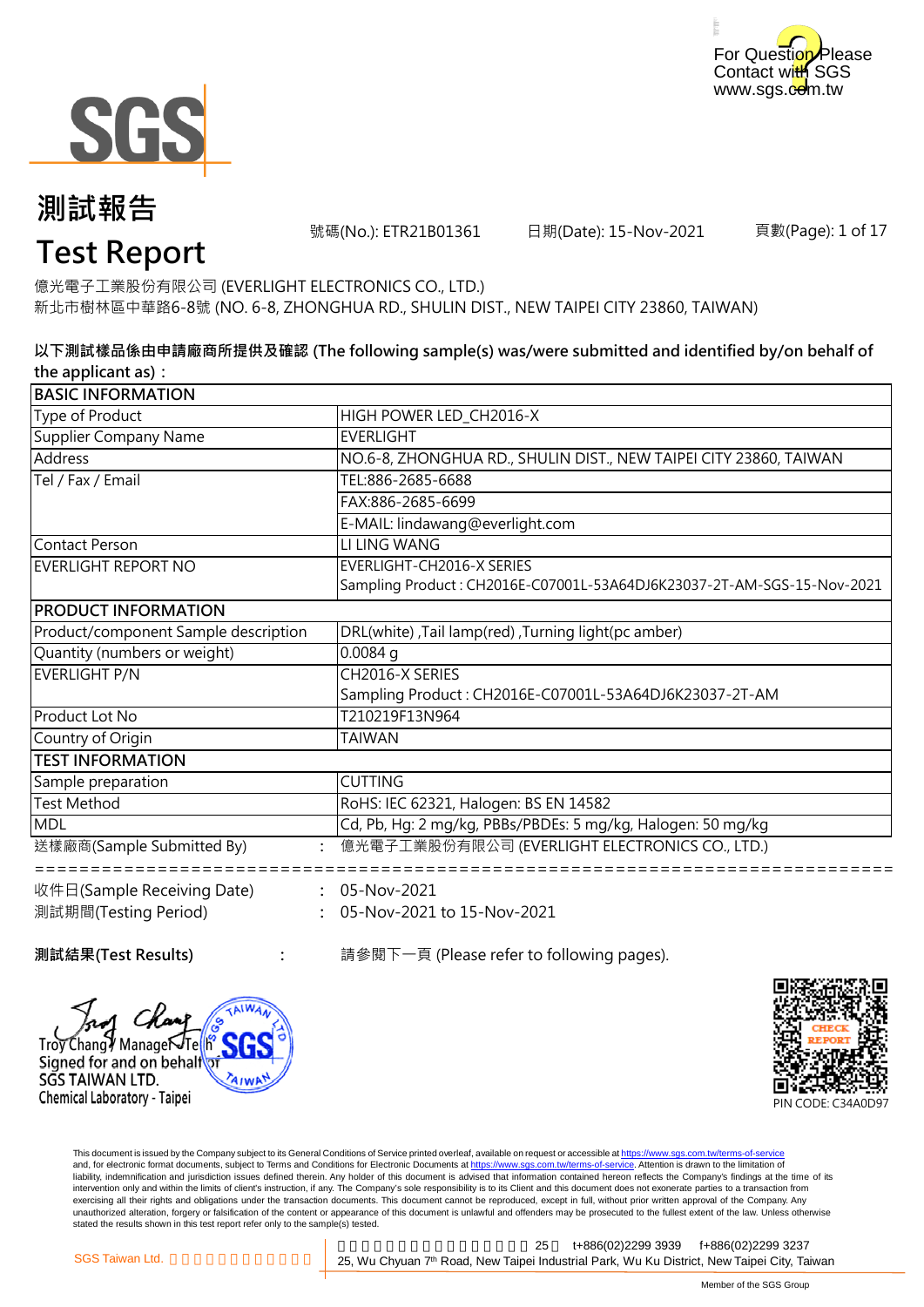

號碼(No.): ETR21B01361 日期(Date): 15-Nov-2021

頁數(Page): 2 of 17

億光電子工業股份有限公司 (EVERLIGHT ELECTRONICS CO., LTD.)

新北市樹林區中華路6-8號 (NO. 6-8, ZHONGHUA RD., SHULIN DIST., NEW TAIPEI CITY 23860, TAIWAN)

|   | 測試需求(Test Requested) |     | (1) 依據客戶指定,參考RoHS 2011/65/EU Annex II及其修訂指令(EU) 2015/863測<br>試鎘、鉛、汞、六價鉻、多溴聯苯、多溴聯苯醚, DBP, BBP, DEHP, DIBP。 (As<br>specified by client, with reference to RoHS 2011/65/EU Annex II and<br>amending Directive (EU) 2015/863 to determine Cadmium, Lead, Mercury,<br>Cr(VI), PBBs, PBDEs, DBP, BBP, DEHP, DIBP contents in the submitted<br>sample(s).)<br>(2) 依據客戶指定, 測試 PAHs 及其他測項。 (As specified by client, to test PAHs<br>and other item(s).) |
|---|----------------------|-----|------------------------------------------------------------------------------------------------------------------------------------------------------------------------------------------------------------------------------------------------------------------------------------------------------------------------------------------------------------------------------------------------------------------------------------------------|
| 結 | 論(Conclusion)        | (1) | 根據客戶所提供的樣品‧其鎘、鉛、汞、六價鉻、多溴聯苯、多溴聯苯醚, DBP,<br>BBP, DEHP, DIBP的測試結果符合RoHS 2011/65/EU Annex II暨其修訂指令(EU)<br>2015/863之限值要求。 (Based on the performed tests on submitted<br>sample(s), the test results of Cadmium, Lead, Mercury, Cr(VI), PBBs, PBDEs,<br>DBP, BBP, DEHP, DIBP comply with the limits as set by RoHS Directive (EU)<br>2015/863 amending Annex II to Directive 2011/65/EU.)                                                            |
|   |                      |     | (2) 根據客戶所提供的樣品 · 多環芳香烴測試結果符合德國產品安全委員會(AfPS) GS<br>PAHs第3類「其它產品」之限值要求。(Based upon the performed tests on<br>the submitted sample(s), the test results of PAHs (15 items) comply with the<br>limits of PAHs requirement (Category 3) <sup>F</sup> Other consumer products as set                                                                                                                                                                 |

### **測試部位敘述 (Test Part Description)**

No.1 **:** HIGH POWER LED\_CH2016-X

### **測試結果 (Test Results)**

| 測試項目                                              | 測試方法                                                                    | 單位    | <b>MDL</b> | 結果       | 限值      |
|---------------------------------------------------|-------------------------------------------------------------------------|-------|------------|----------|---------|
| (Test Items)                                      | (Method)                                                                |       |            | (Result) | (Limit) |
|                                                   |                                                                         |       |            | No.1     |         |
| 鎘 (Cd) (Cadmium (Cd)) (CAS No.: 7440-<br>$(43-9)$ | 參考IEC 62321-5: 2013, 以感應耦合電漿發射<br>光譜儀分析。(With reference to IEC 62321-5: | mg/kg |            | n.d      | 100     |
| 鉛 (Pb) (Lead (Pb)) (CAS No.: 7439-92-1)           | 2013, analysis was performed by ICP-OES.)                               | mg/kg |            | n.d      | 1000    |

This document is issued by the Company subject to its General Conditions of Service printed overleaf, available on request or accessible at <u>https://www.sgs.com.tw/terms-of-service</u><br>and, for electronic format documents, su liability, indemnification and jurisdiction issues defined therein. Any holder of this document is advised that information contained hereon reflects the Company's findings at the time of its intervention only and within the limits of client's instruction, if any. The Company's sole responsibility is to its Client and this document does not exonerate parties to a transaction from exercising all their rights and obligations under the transaction documents. This document cannot be reproduced, except in full, without prior written approval of the Company. Any<br>unauthorized alteration, forgery or falsif

新北市五股區新北產業園區五權七 25 t+886(02)2299 3939 f+886(02)2299 3237 SGS Taiwan Ltd. **Exercise 25, Wu Chyuan 7<sup>th</sup> Road, New Taipei Industrial Park, Wu Ku District, New Taipei City, Taiwan** 

by German Committee on Product Safety (AfPS) GS PAHs.)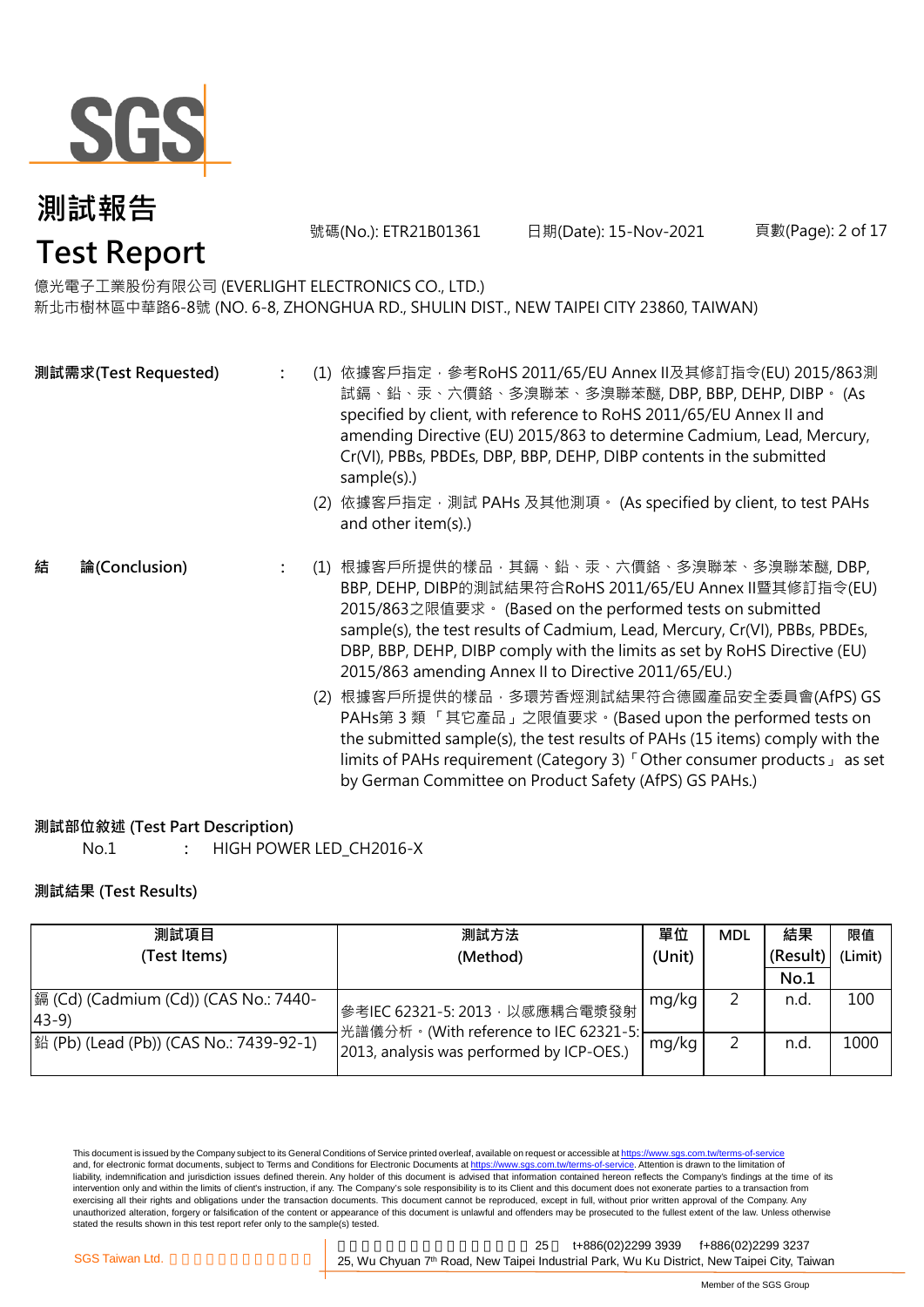

號碼(No.): ETR21B01361 日期(Date): 15-Nov-2021

# **Test Report**

新北市樹林區中華路6-8號 (NO. 6-8, ZHONGHUA RD., SHULIN DIST., NEW TAIPEI CITY 23860, TAIWAN) 億光電子工業股份有限公司 (EVERLIGHT ELECTRONICS CO., LTD.)

| 測試項目                                     | 測試方法                                       | 單位     | <b>MDL</b>               | 結果       | 限值                       |
|------------------------------------------|--------------------------------------------|--------|--------------------------|----------|--------------------------|
| (Test Items)                             | (Method)                                   | (Unit) |                          | (Result) | (Limit)                  |
|                                          |                                            |        |                          | No.1     |                          |
| 汞 (Hg) (Mercury (Hg)) (CAS No.: 7439-97- | 參考IEC 62321-4: 2013+ AMD1: 2017, 以感        | mg/kg  | $\overline{2}$           | n.d.     | 1000                     |
| 6)                                       | 應耦合電漿發射光譜儀分析。(With reference               |        |                          |          |                          |
|                                          | to IEC 62321-4: 2013+ AMD1: 2017, analysis |        |                          |          |                          |
|                                          | was performed by ICP-OES.)                 |        |                          |          |                          |
| 六價鉻 Cr(VI) (Hexavalent Chromium          | 參考IEC 62321-7-2: 2017 · 以紫外光-可見光           | mg/kg  | 8                        | n.d.     | 1000                     |
| Cr(VI)) (CAS No.: 18540-29-9)            | 分光光度計分析。(With reference to IEC             |        |                          |          |                          |
|                                          | 62321-7-2: 2017, analysis was performed by |        |                          |          |                          |
|                                          | UV-VIS.)                                   |        |                          |          |                          |
| -溴聯苯 (Monobromobiphenyl)                 |                                            | mg/kg  | 5                        | n.d.     | $\equiv$                 |
| [溴聯苯 (Dibromobiphenyl)                   |                                            | mg/kg  | 5                        | n.d.     |                          |
| 三溴聯苯 (Tribromobiphenyl)                  |                                            | mg/kg  | 5                        | n.d.     |                          |
| 四溴聯苯 (Tetrabromobiphenyl)                |                                            | mg/kg  | 5                        | n.d.     | $\equiv$                 |
| 五溴聯苯 (Pentabromobiphenyl)                |                                            | mg/kg  | $\overline{5}$           | n.d.     |                          |
| 六溴聯苯 (Hexabromobiphenyl)                 |                                            | mg/kg  | $\overline{5}$           | n.d.     |                          |
| 七溴聯苯 (Heptabromobiphenyl)                |                                            | mg/kg  | 5                        | n.d.     |                          |
| 八溴聯苯 (Octabromobiphenyl)                 |                                            | mg/kg  | $\overline{5}$           | n.d.     | $\overline{\phantom{a}}$ |
| 九溴聯苯 (Nonabromobiphenyl)                 |                                            | mg/kg  | $\overline{5}$           | n.d.     |                          |
| 十溴聯苯 (Decabromobiphenyl)                 | 參考IEC 62321-6: 2015, 以氣相層析儀/質譜             | mg/kg  | $\overline{5}$           | n.d.     |                          |
| 多溴聯苯總和 (Sum of PBBs)                     | 儀分析。(With reference to IEC 62321-6:        | mg/kg  | $\overline{\phantom{a}}$ | n.d.     | 1000                     |
| ·溴聯苯醚 (Monobromodiphenyl ether)          | 2015, analysis was performed by GC/MS.)    | mg/kg  | $\overline{5}$           | n.d.     |                          |
| 二溴聯苯醚 (Dibromodiphenyl ether)            |                                            | mg/kg  | 5                        | n.d.     |                          |
| 三溴聯苯醚 (Tribromodiphenyl ether)           |                                            | mg/kg  | 5                        | n.d.     |                          |
| 四溴聯苯醚 (Tetrabromodiphenyl ether)         |                                            | mg/kg  | $\overline{5}$           | n.d.     | $\blacksquare$           |
| 五溴聯苯醚 (Pentabromodiphenyl ether)         |                                            | mg/kg  | $\overline{5}$           | n.d.     |                          |
| 六溴聯苯醚 (Hexabromodiphenyl ether)          |                                            | mg/kg  | $\overline{5}$           | n.d.     |                          |
| 七溴聯苯醚 (Heptabromodiphenyl ether)         |                                            | mg/kg  | $\overline{5}$           | n.d.     | $\equiv$                 |
| 八溴聯苯醚 (Octabromodiphenyl ether)          |                                            | mg/kg  | 5                        | n.d.     |                          |
| 九溴聯苯醚 (Nonabromodiphenyl ether)          |                                            | mg/kg  | 5                        | n.d.     |                          |
| 十溴聯苯醚 (Decabromodiphenyl ether)          |                                            | mg/kg  | 5                        | n.d.     |                          |
| 多溴聯苯醚總和 (Sum of PBDEs)                   |                                            | mg/kg  |                          | n.d.     | 1000                     |

This document is issued by the Company subject to its General Conditions of Service printed overleaf, available on request or accessible at <u>https://www.sgs.com.tw/terms-of-service</u><br>and, for electronic format documents, su liability, indemnification and jurisdiction issues defined therein. Any holder of this document is advised that information contained hereon reflects the Company's findings at the time of its intervention only and within the limits of client's instruction, if any. The Company's sole responsibility is to its Client and this document does not exonerate parties to a transaction from exercising all their rights and obligations under the transaction documents. This document cannot be reproduced, except in full, without prior written approval of the Company. Any<br>unauthorized alteration, forgery or falsif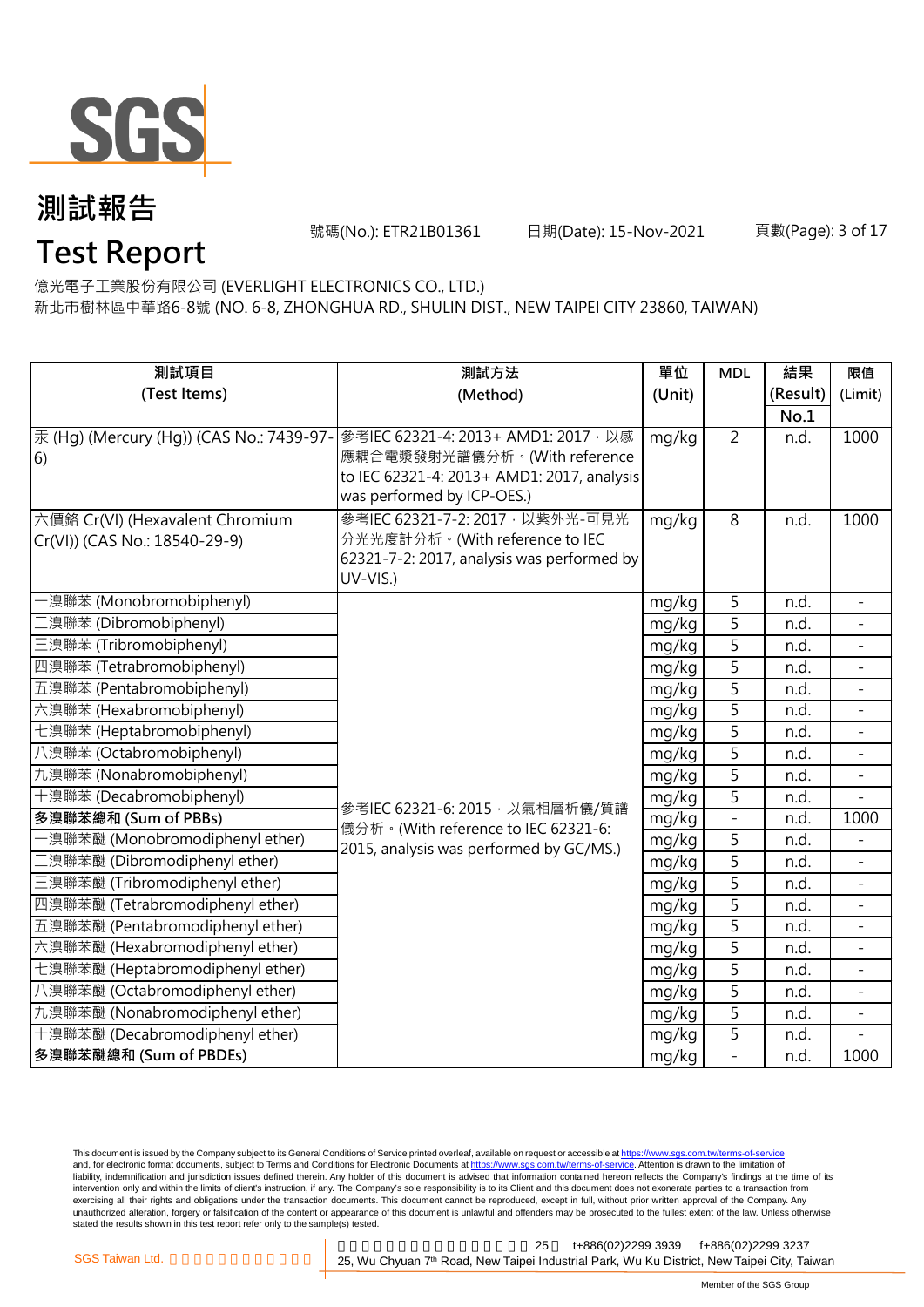

號碼(No.): ETR21B01361 日期(Date): 15-Nov-2021

# **Test Report**

新北市樹林區中華路6-8號 (NO. 6-8, ZHONGHUA RD., SHULIN DIST., NEW TAIPEI CITY 23860, TAIWAN) 億光電子工業股份有限公司 (EVERLIGHT ELECTRONICS CO., LTD.)

| 測試項目<br>(Test Items)                                                                            | 測試方法<br>(Method)                                                                                                  | 單位<br>(Unit) | <b>MDL</b> | 結果<br>(Result)<br>No.1 | 限值<br>(Limit) |
|-------------------------------------------------------------------------------------------------|-------------------------------------------------------------------------------------------------------------------|--------------|------------|------------------------|---------------|
| 鄰苯二甲酸丁苯甲酯 (BBP) (Butyl benzyl<br>phthalate (BBP)) (CAS No.: 85-68-7)                            | 參考IEC 62321-8: 2017, 以氣相層析儀/質譜<br>儀分析。(With reference to IEC 62321-8:<br>2017, analysis was performed by GC/MS.)  | mg/kg        | 50         | n.d.                   | 1000          |
| 鄰苯二甲酸二丁酯 (DBP) (Dibutyl phthalate   參考IEC 62321-8: 2017, 以氣相層析儀/質譜<br>(DBP)) (CAS No.: 84-74-2) | 儀分析。(With reference to IEC 62321-8:<br>2017, analysis was performed by GC/MS.)                                    | mg/kg        | 50         | n.d.                   | 1000          |
| 鄰苯二甲酸二(2-乙基己基)酯 (DEHP) (Di-(2-<br>ethylhexyl) phthalate (DEHP)) (CAS No.:<br>$117 - 81 - 7$     | 參考IEC 62321-8: 2017 · 以氣相層析儀/質譜<br>儀分析。(With reference to IEC 62321-8:<br>2017, analysis was performed by GC/MS.) | mg/kg        | 50         | n.d.                   | 1000          |
| 鄰苯二甲酸二異丁酯 (DIBP) (Diisobutyl<br>phthalate (DIBP)) (CAS No.: 84-69-5)                            | 參考IEC 62321-8: 2017, 以氣相層析儀/質譜<br>儀分析。(With reference to IEC 62321-8:<br>2017, analysis was performed by GC/MS.)  | mg/kg        | 50         | n.d.                   | 1000          |
| 鄰苯二甲酸二異癸酯 (DIDP) (Diisodecyl<br>phthalate (DIDP)) (CAS No.: 26761-40-0,<br>68515-49-1)          | 參考IEC 62321-8: 2017, 以氣相層析儀/質譜<br>儀分析。(With reference to IEC 62321-8:<br>2017, analysis was performed by GC/MS.)  | mg/kg        | 50         | n.d.                   |               |
| 鄰苯二甲酸二異壬酯 (DINP) (Diisononyl<br>phthalate (DINP)) (CAS No.: 28553-12-0,<br>68515-48-0)          | 參考IEC 62321-8: 2017 · 以氣相層析儀/質譜<br>儀分析。(With reference to IEC 62321-8:<br>2017, analysis was performed by GC/MS.) | mg/kg        | 50         | n.d.                   |               |
| 鄰苯二甲酸二正辛酯 (DNOP) (Di-n-octyl<br>phthalate (DNOP)) (CAS No.: 117-84-0)                           | 參考IEC 62321-8: 2017, 以氣相層析儀/質譜<br>儀分析。(With reference to IEC 62321-8:<br>2017, analysis was performed by GC/MS.)  | mg/kg        | 50         | n.d.                   |               |
| 鄰苯二甲酸二正戊酯 (DNPP) (Di-n-pentyl<br>phthalate (DNPP)) (CAS No.: 131-18-0)                          | 參考IEC 62321-8: 2017, 以氣相層析儀/質譜<br>儀分析。(With reference to IEC 62321-8:<br>2017, analysis was performed by GC/MS.)  | mg/kg        | 50         | n.d.                   |               |
| 鄰苯二甲酸二正己酯 (DNHP) (Di-n-hexyl<br>phthalate (DNHP)) (CAS No.: 84-75-3)                            | 參考IEC 62321-8: 2017 · 以氣相層析儀/質譜<br>儀分析。(With reference to IEC 62321-8:<br>2017, analysis was performed by GC/MS.) | mg/kg        | 50         | n.d.                   |               |
| 鄰苯二甲酸雙(2-甲氧基乙基)酯 (DMEP)<br>(Bis(2-methoxyethyl) phthalate (DMEP))<br>(CAS No.: 117-82-8)        | 參考IEC 62321-8: 2017, 以氣相層析儀/質譜<br>儀分析。(With reference to IEC 62321-8:<br>2017, analysis was performed by GC/MS.)  | mg/kg        | 50         | n.d.                   |               |

This document is issued by the Company subject to its General Conditions of Service printed overleaf, available on request or accessible at <u>https://www.sgs.com.tw/terms-of-service</u><br>and, for electronic format documents, su liability, indemnification and jurisdiction issues defined therein. Any holder of this document is advised that information contained hereon reflects the Company's findings at the time of its intervention only and within the limits of client's instruction, if any. The Company's sole responsibility is to its Client and this document does not exonerate parties to a transaction from exercising all their rights and obligations under the transaction documents. This document cannot be reproduced, except in full, without prior written approval of the Company. Any<br>unauthorized alteration, forgery or falsif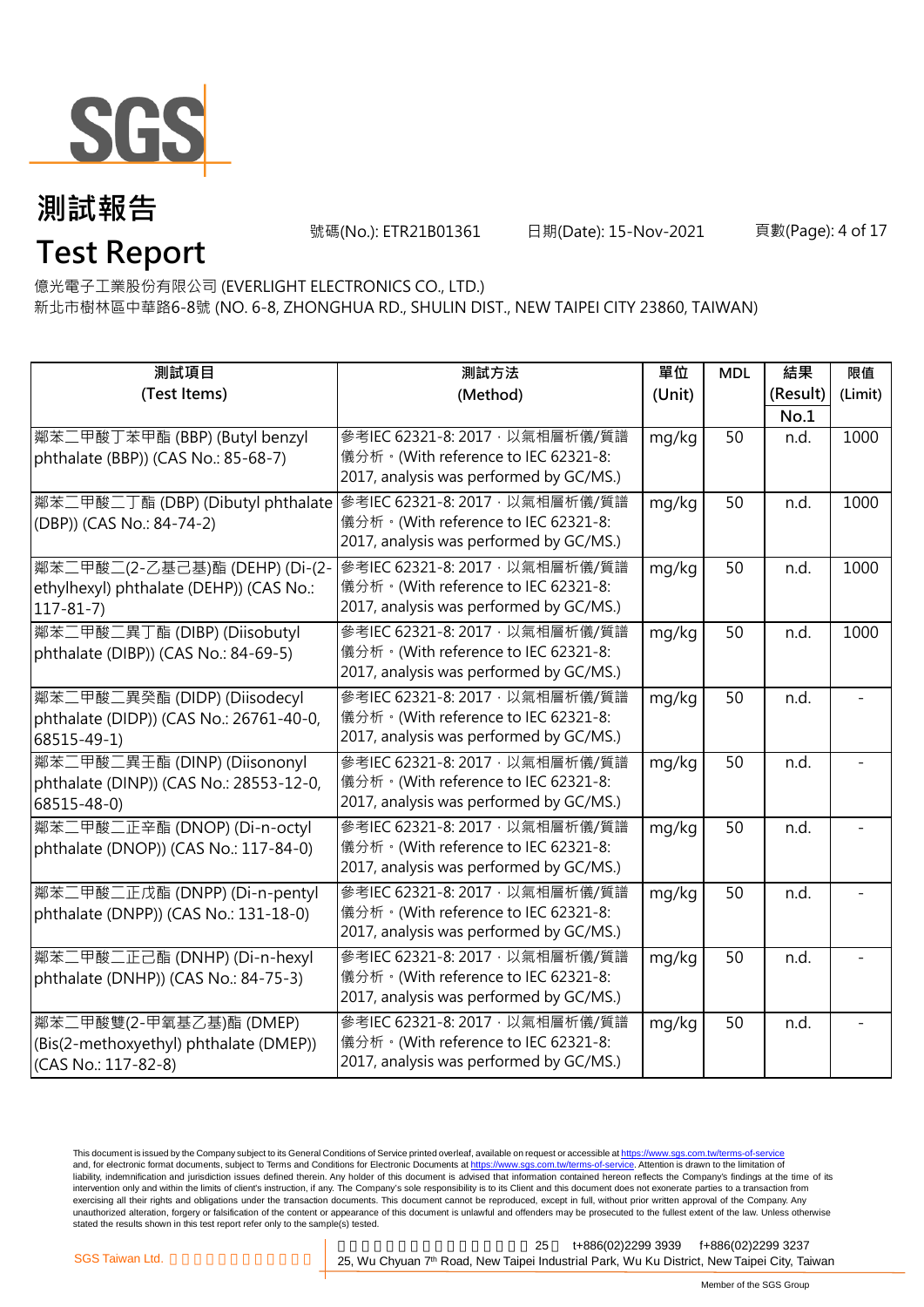

號碼(No.): ETR21B01361 日期(Date): 15-Nov-2021

# **Test Report**

新北市樹林區中華路6-8號 (NO. 6-8, ZHONGHUA RD., SHULIN DIST., NEW TAIPEI CITY 23860, TAIWAN) 億光電子工業股份有限公司 (EVERLIGHT ELECTRONICS CO., LTD.)

| 測試項目                                                                                                                                                                                                                                                                                             | 測試方法                                                                                                                     | 單位     | <b>MDL</b>     | 結果       | 限值      |
|--------------------------------------------------------------------------------------------------------------------------------------------------------------------------------------------------------------------------------------------------------------------------------------------------|--------------------------------------------------------------------------------------------------------------------------|--------|----------------|----------|---------|
| (Test Items)                                                                                                                                                                                                                                                                                     | (Method)                                                                                                                 | (Unit) |                | (Result) | (Limit) |
|                                                                                                                                                                                                                                                                                                  |                                                                                                                          |        |                | No.1     |         |
| 六溴環十二烷及所有主要被辨別出的異構物<br>(HBCDD) ( $\alpha$ - HBCDD, $\beta$ - HBCDD, $\gamma$ - HBCDD)<br>(Hexabromocyclododecane (HBCDD) and all<br>major diastereoisomers identified ( $\alpha$ - HBCDD,<br>β- HBCDD, γ- HBCDD)) (CAS No.: 25637-99-4,<br>3194-55-6 (134237-51-7, 134237-50-6,<br>134237-52-8)) | 參考IEC 62321: 2008, 以氣相層析儀/質譜儀<br>分析 · (With reference to IEC 62321: 2008,<br>analysis was performed by GC/MS.)           | mg/kg  | 5              | n.d.     |         |
| 氟 (F) (Fluorine (F)) (CAS No.: 14762-94-8)                                                                                                                                                                                                                                                       |                                                                                                                          | mg/kg  | 50             | 73.8     |         |
| [氯 (Cl) (Chlorine (Cl)) (CAS No.: 22537-15-<br>1)                                                                                                                                                                                                                                                | 參考BS EN 14582: 2016, 以離子層析儀分<br>析 · (With reference to BS EN 14582: 2016,                                                | mg/kg  | 50             | n.d.     |         |
| 溴 (Br) (Bromine (Br)) (CAS No.: 10097-32-                                                                                                                                                                                                                                                        | analysis was performed by IC.)                                                                                           | mg/kg  | 50             | n.d.     |         |
| 碘 (I) (lodine (I)) (CAS No.: 14362-44-8)                                                                                                                                                                                                                                                         |                                                                                                                          | mg/kg  | 50             | n.d.     |         |
| 全氟辛烷磺酸及其鹽類 (PFOS and its salts)<br>(CAS No.: 1763-23-1 and its salts)                                                                                                                                                                                                                            | 參考CEN/TS 15968: 2010, 以液相層析串聯質<br>譜儀分析。(With reference to CEN/TS<br>15968: 2010, analysis was performed by<br>LC/MS/MS.) | mg/kg  | 0.01           | n.d.     |         |
| 全氟辛酸及其鹽類 (PFOA and its salts)<br>(CAS No.: 335-67-1 and its salts)                                                                                                                                                                                                                               | 參考CEN/TS 15968: 2010, 以液相層析串聯質<br>譜儀分析。(With reference to CEN/TS<br>15968: 2010, analysis was performed by<br>LC/MS/MS.) | mg/kg  | 0.01           | n.d.     |         |
| 鈹 (Be) (Beryllium (Be)) (CAS No.: 7440-41-<br>(7)                                                                                                                                                                                                                                                | 參考US EPA 3052: 1996, 以感應耦合電漿發<br>射光譜儀分析。(With reference to US EPA<br>3052: 1996, analysis was performed by ICP-<br>OES.) | mg/kg  | $\overline{2}$ | n.d.     |         |

This document is issued by the Company subject to its General Conditions of Service printed overleaf, available on request or accessible at <u>https://www.sgs.com.tw/terms-of-service</u><br>and, for electronic format documents, su liability, indemnification and jurisdiction issues defined therein. Any holder of this document is advised that information contained hereon reflects the Company's findings at the time of its intervention only and within the limits of client's instruction, if any. The Company's sole responsibility is to its Client and this document does not exonerate parties to a transaction from exercising all their rights and obligations under the transaction documents. This document cannot be reproduced, except in full, without prior written approval of the Company. Any<br>unauthorized alteration, forgery or falsif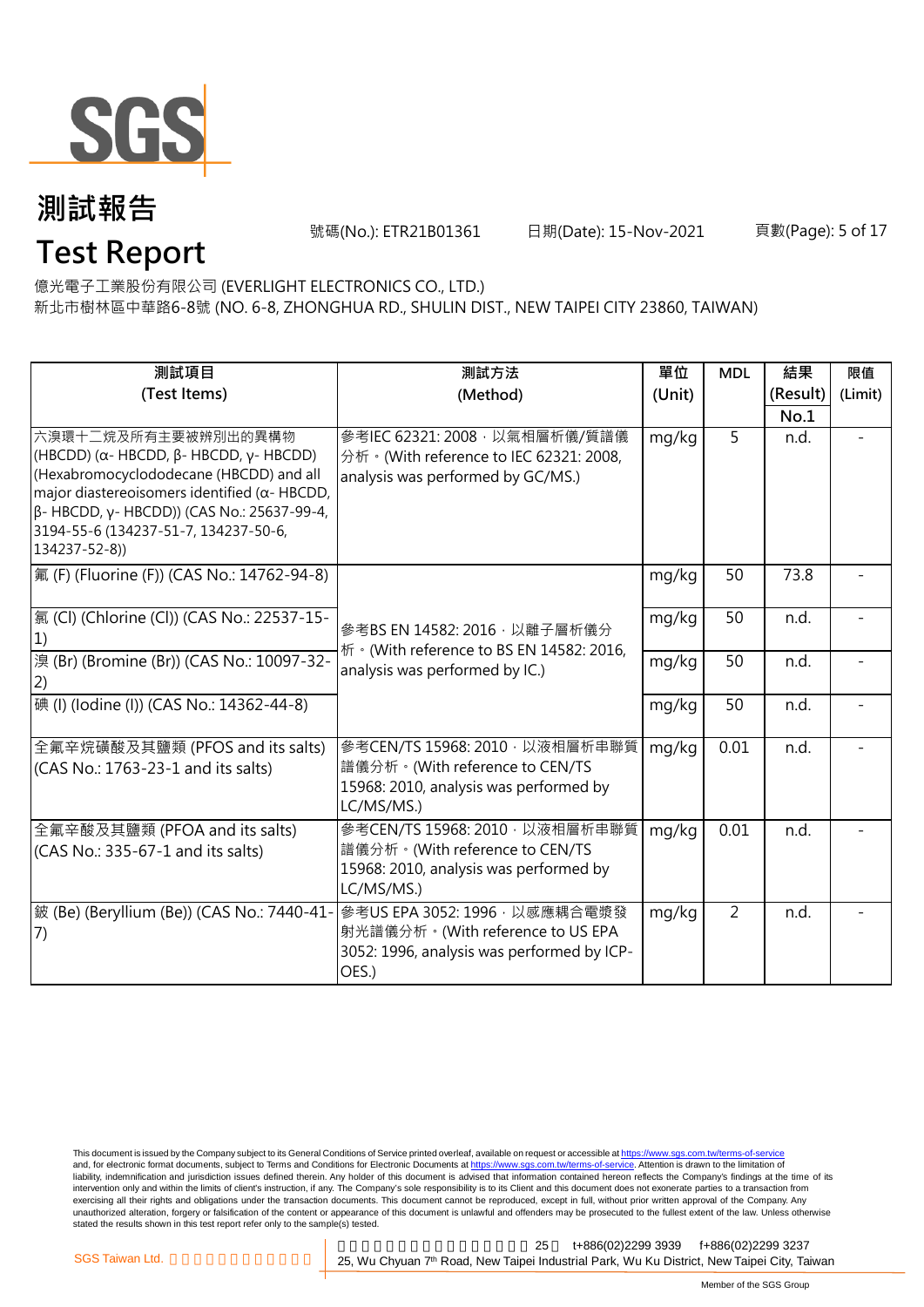

號碼(No.): ETR21B01361 日期(Date): 15-Nov-2021

頁數(Page): 6 of 17

# **Test Report**

億光電子工業股份有限公司 (EVERLIGHT ELECTRONICS CO., LTD.)

新北市樹林區中華路6-8號 (NO. 6-8, ZHONGHUA RD., SHULIN DIST., NEW TAIPEI CITY 23860, TAIWAN)

| 測試項目                                       | 測試方法                                   | 單位     | <b>MDL</b>               | 結果       | 限值       |
|--------------------------------------------|----------------------------------------|--------|--------------------------|----------|----------|
| (Test Items)                               | (Method)                               | (Unit) |                          | (Result) | (Limit)  |
|                                            |                                        |        |                          | No.1     |          |
| 多環芳香烴 (Polycyclic Aromatic                 |                                        |        |                          |          |          |
| Hydrocarbons) (PAHs)                       |                                        |        |                          |          |          |
| 苯駢(a)芘 (Benzo[a]pyrene) (CAS No.: 50-32-8) |                                        | mg/kg  | 0.2                      | n.d.     | Δ        |
| 苯駢(e)芘 (Benzo[e]pyrene) (CAS No.: 192-97-  |                                        | mg/kg  | 0.2                      | n.d.     | Δ        |
| 2)                                         |                                        |        |                          |          |          |
| 苯駢蒽 (Benzo[a]anthracene) (CAS No.: 56-55-  |                                        | mg/kg  | 0.2                      | n.d.     | Δ        |
| 3)                                         |                                        |        |                          |          |          |
| 苯(b)苯駢芴 (Benzo[b]fluoranthene) (CAS No.:   |                                        | mg/kg  | 0.2                      | n.d.     | Δ        |
| $205 - 99 - 2$                             |                                        |        |                          |          |          |
| 苯(j)苯駢芴 (Benzo[j]fluoranthene) (CAS No.:   |                                        | mg/kg  | 0.2                      | n.d.     | Δ        |
| $205 - 82 - 3$                             |                                        |        |                          |          |          |
| 苯(k)苯駢芴 (Benzo[k]fluoranthene) (CAS No.:   |                                        | mg/kg  | 0.2                      | n.d.     | Δ        |
| $207 - 08 - 9$                             | 參考AfPS GS 2019:01 PAK · 以氣相層析儀/質       |        |                          |          |          |
| 蔰 (Chrysene) (CAS No.: 218-01-9)           | 譜儀分析。(With reference to AfPS GS        | mg/kg  | 0.2                      | n.d.     | Δ        |
| 二苯駢蒽 (Dibenzo[a,h]anthracene) (CAS No.:    | 2019:01 PAK, analysis was performed by | mg/kg  | 0.2                      | n.d.     | Δ        |
| $53 - 70 - 3$                              | GC/MS.)                                |        |                          |          |          |
| 苯駢苝 (Benzo[g,h,i]perylene) (CAS No.: 191-  |                                        | mg/kg  | 0.2                      | n.d.     | $\Delta$ |
| $24-2)$                                    |                                        |        |                          |          |          |
| 茚酮芘 (Indeno[1,2,3-c,d]pyrene) (CAS No.:    |                                        | mg/kg  | 0.2                      | n.d.     | $\Delta$ |
| $193 - 39 - 5$                             |                                        |        |                          |          |          |
| 蒽 (Anthracene) (CAS No.: 120-12-7)         |                                        | mg/kg  | 0.2                      | n.d.     | Δ        |
| 苯駢芴 (Fluoranthene) (CAS No.: 206-44-0)     |                                        | mg/kg  | 0.2                      | n.d.     | Δ        |
| 菲 (Phenanthrene) (CAS No.: 85-01-8)        |                                        | mg/kg  | 0.2                      | n.d.     | Δ        |
| 芘 (Pyrene) (CAS No.: 129-00-0)             |                                        | mg/kg  | 0.2                      | n.d.     | Δ        |
| 萘 (Naphthalene) (CAS No.: 91-20-3)         |                                        | mg/kg  | 0.2                      | n.d.     | Δ        |
| 多環芳香烴15項總和 (Sum of 15 PAHs)                |                                        | mg/kg  | $\overline{\phantom{0}}$ | n.d.     | Δ        |

This document is issued by the Company subject to its General Conditions of Service printed overleaf, available on request or accessible at <u>https://www.sgs.com.tw/terms-of-service</u><br>and, for electronic format documents, su liability, indemnification and jurisdiction issues defined therein. Any holder of this document is advised that information contained hereon reflects the Company's findings at the time of its intervention only and within the limits of client's instruction, if any. The Company's sole responsibility is to its Client and this document does not exonerate parties to a transaction from exercising all their rights and obligations under the transaction documents. This document cannot be reproduced, except in full, without prior written approval of the Company. Any<br>unauthorized alteration, forgery or falsif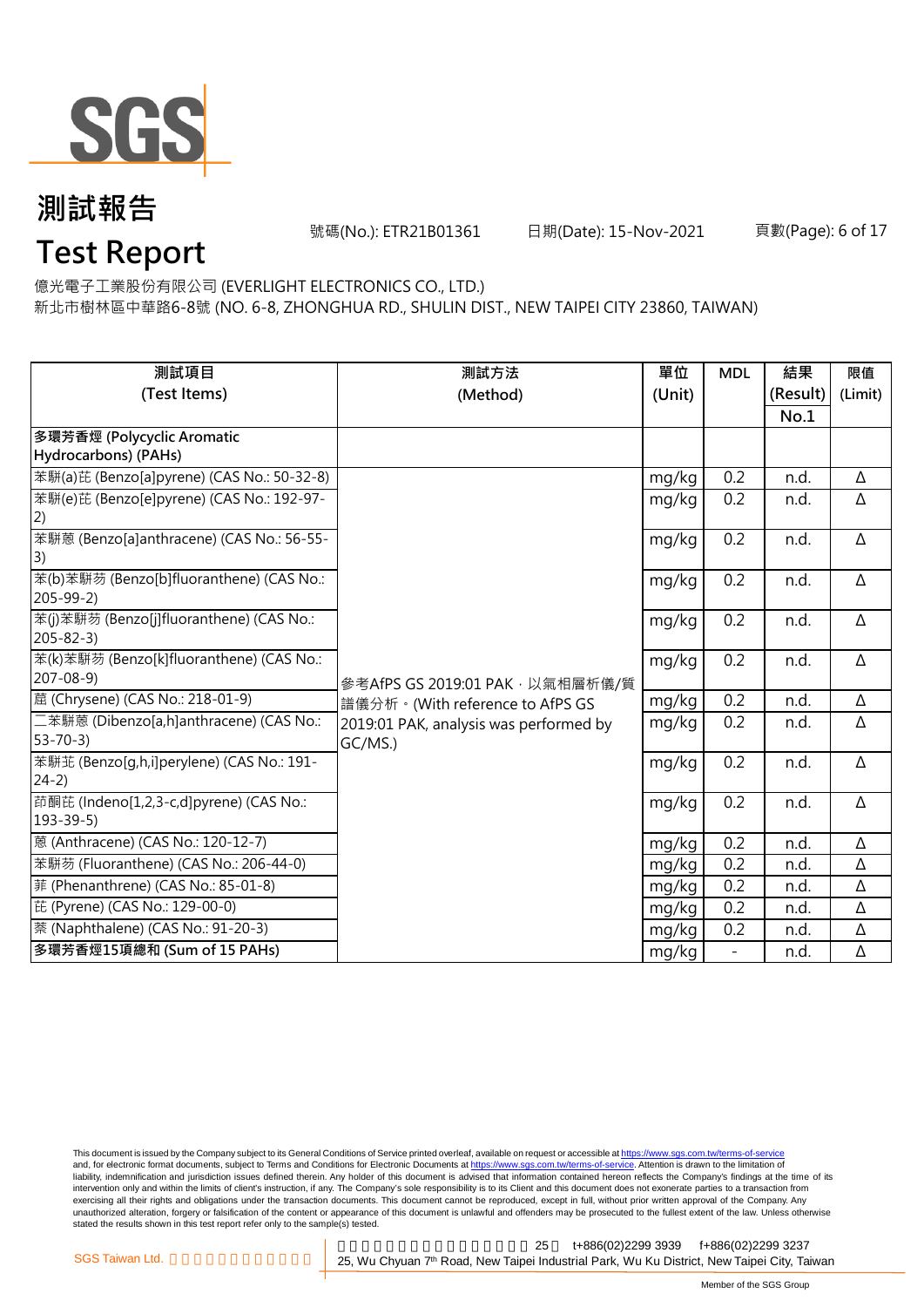

號碼(No.): ETR21B01361 日期(Date): 15-Nov-2021

頁數(Page): 7 of 17

億光電子工業股份有限公司 (EVERLIGHT ELECTRONICS CO., LTD.)

新北市樹林區中華路6-8號 (NO. 6-8, ZHONGHUA RD., SHULIN DIST., NEW TAIPEI CITY 23860, TAIWAN)

### **備註(Note):**

- 1. mg/kg = ppm;0.1wt% = 1000ppm
- 2. MDL = Method Detection Limit (方法偵測極限值)
- 3. n.d. = Not Detected (未檢出) ; 小於MDL / Less than MDL
- 4. "-" = Not Regulated (無規格值)
- 5. 符合性結果之判定係以測試結果與限值做比較。(The statement of compliance conformity is based on comparison of testing results and limits.)

This document is issued by the Company subject to its General Conditions of Service printed overleaf, available on request or accessible at https://www.sgs.com.tw/terms-of-service and, for electronic format documents, subject to Terms and Conditions for Electronic Documents at https://www.sgs.com.tw/terms-of-service. Attention is drawn to the limitation of liability, indemnification and jurisdiction issues defined therein. Any holder of this document is advised that information contained hereon reflects the Company's findings at the time of its intervention only and within the limits of client's instruction, if any. The Company's sole responsibility is to its Client and this document does not exonerate parties to a transaction from exercising all their rights and obligations under the transaction documents. This document cannot be reproduced, except in full, without prior written approval of the Company. Any<br>unauthorized alteration, forgery or falsif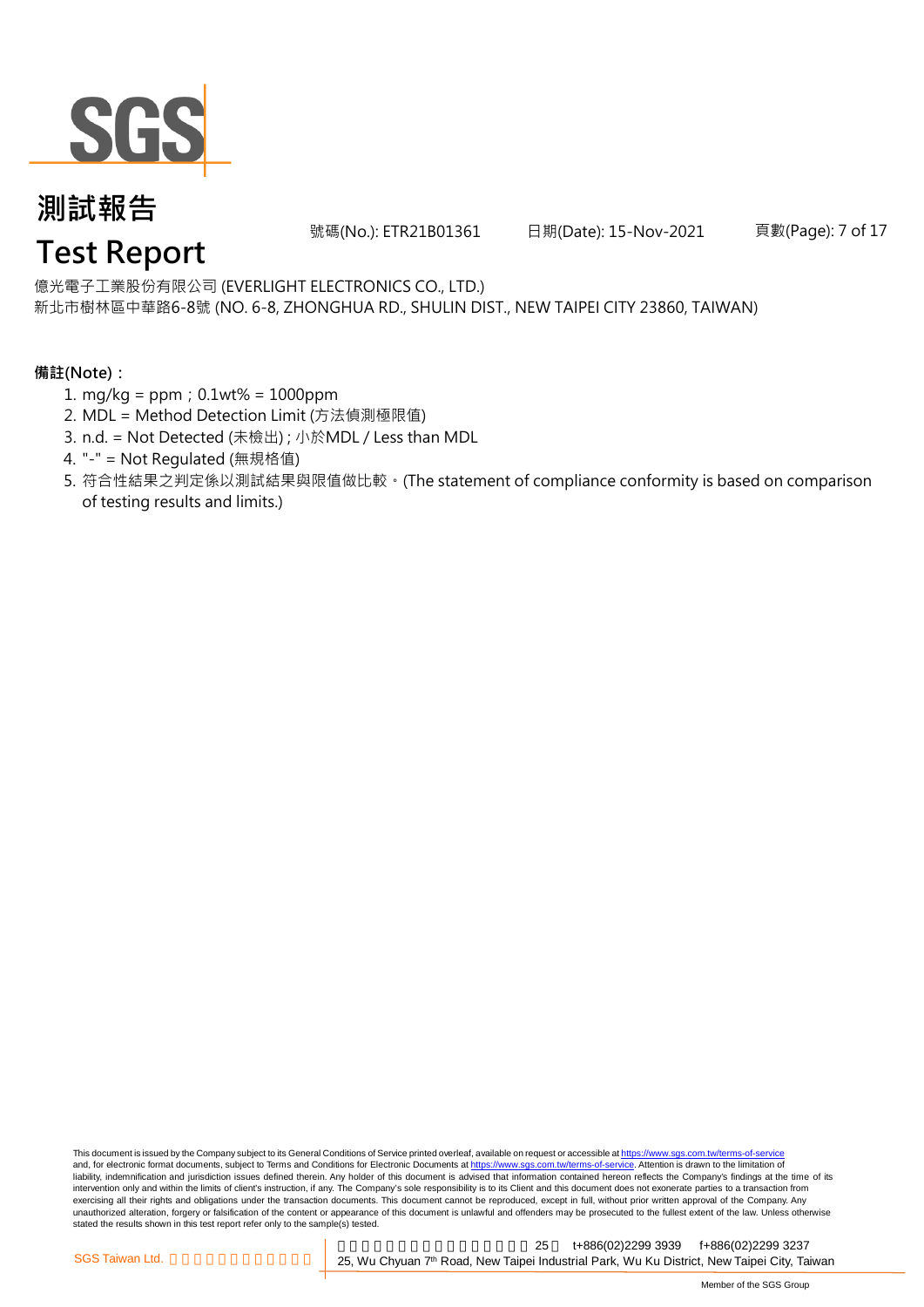

號碼(No.): ETR21B01361 日期(Date): 15-Nov-2021

頁數(Page): 8 of 17

#### 億光電子工業股份有限公司 (EVERLIGHT ELECTRONICS CO., LTD.)

新北市樹林區中華路6-8號 (NO. 6-8, ZHONGHUA RD., SHULIN DIST., NEW TAIPEI CITY 23860, TAIWAN)

#### **Remark:**

#### Δ **德國產品安全委員會(AfPS): GS PAHs 要求**

#### **AfPS (German commission for Product Safety): GS PAHs requirements**

|                                 | 第1類(Category 1)                                                                                                                                                                                               | 第 2 類(Category 2)                                                                                                                                                                        |                | 第 3 類(Category 3)                                                                                                                                                                                                   |                |  |
|---------------------------------|---------------------------------------------------------------------------------------------------------------------------------------------------------------------------------------------------------------|------------------------------------------------------------------------------------------------------------------------------------------------------------------------------------------|----------------|---------------------------------------------------------------------------------------------------------------------------------------------------------------------------------------------------------------------|----------------|--|
| 項目<br>(Parameter)               | 意圖放入口中的材料或者長時間接<br>觸皮膚(超過 30秒)的<br>2009/48/EC 定義的玩具材料和 3<br>歲以下兒童使用的產品(Materials<br>intended to be placed in the<br>mouth, or materials in toys<br>(Directive 2009/48/EC) or<br>articles for children up to 3 | 不屬於第1類的材料,並意圖或可預<br>見與皮膚接觸逾 30 秒(長期皮膚接觸)<br>或重複的短時間接觸(Materials that<br>are not in Category 1, with<br>skin contact (> 30 seconds) or<br>short-term repetitive contact with<br>the skin) |                | 不屬於第1類或第2類的材料,並意<br>圖或可預見與皮膚接觸不超過 30 秒<br>(短期皮膚接觸)(Materials not<br>covered by Category 1 or 2, with<br>intended or foreseeable long-term intended or foreseeable short-<br>term skin contact $( \leq 30$ seconds)) |                |  |
|                                 | years of age with intended<br>long-term skin contact (> 30<br>seconds))                                                                                                                                       | a.<br>用的產品(Use by<br>children under $14$ ) products)                                                                                                                                     | b.<br>consumer | a.<br>供 14 歳以下兒童使 其它產品(Other 供 14 歳以下兒童使 其它產品(Other<br>用的產品(Use by<br>children under 14) products)                                                                                                                  | b.<br>consumer |  |
| Naphthalene                     | < 1                                                                                                                                                                                                           | $\leq$ 2                                                                                                                                                                                 |                | < 10                                                                                                                                                                                                                |                |  |
| Phenanthrene                    |                                                                                                                                                                                                               |                                                                                                                                                                                          |                |                                                                                                                                                                                                                     |                |  |
| Anthracene                      | $< 1$ Sum                                                                                                                                                                                                     | $< 5$ Sum                                                                                                                                                                                | $< 10$ Sum     | $< 20$ Sum                                                                                                                                                                                                          | $< 50$ Sum     |  |
| Fluoranthene                    |                                                                                                                                                                                                               |                                                                                                                                                                                          |                |                                                                                                                                                                                                                     |                |  |
| Pyrene                          |                                                                                                                                                                                                               |                                                                                                                                                                                          |                |                                                                                                                                                                                                                     |                |  |
| Benzo[a]anthracene              | < 0.2                                                                                                                                                                                                         | < 0.2                                                                                                                                                                                    | < 0.5          | < 0.5                                                                                                                                                                                                               | $\leq 1$       |  |
| Chrysene                        | < 0.2                                                                                                                                                                                                         | < 0.2                                                                                                                                                                                    | < 0.5          | ${}< 0.5$                                                                                                                                                                                                           | < 1            |  |
| Benzo[b]fluoranthene            | ${}< 0.2$                                                                                                                                                                                                     | < 0.2                                                                                                                                                                                    | < 0.5          | < 0.5                                                                                                                                                                                                               | $\leq 1$       |  |
| Benzo[j]fluoranthene            | < 0.2                                                                                                                                                                                                         | ${}< 0.2$                                                                                                                                                                                | < 0.5          | ${}< 0.5$                                                                                                                                                                                                           | $\leq 1$       |  |
| Benzo[k]fluoranthene            | < 0.2                                                                                                                                                                                                         | < 0.2                                                                                                                                                                                    | < 0.5          | < 0.5                                                                                                                                                                                                               | $\leq 1$       |  |
| Benzo[a]pyrene                  | < 0.2                                                                                                                                                                                                         | < 0.2                                                                                                                                                                                    | ~< 0.5         | ~< 0.5                                                                                                                                                                                                              | $\leq 1$       |  |
| Benzo[e]pyrene                  | < 0.2                                                                                                                                                                                                         | < 0.2                                                                                                                                                                                    | < 0.5          | < 0.5                                                                                                                                                                                                               | $\leq 1$       |  |
| Indeno[1,2,3-c,d] pyrene        | < 0.2                                                                                                                                                                                                         | < 0.2                                                                                                                                                                                    | < 0.5          | < 0.5                                                                                                                                                                                                               | $\leq 1$       |  |
| Dibenzo[a,h]anthracene          | < 0.2                                                                                                                                                                                                         | < 0.2                                                                                                                                                                                    | < 0.5          | ~< 0.5                                                                                                                                                                                                              | $\leq 1$       |  |
| Benzo[g,h,i]perylene            | < 0.2                                                                                                                                                                                                         | < 0.2                                                                                                                                                                                    | ${}< 0.5$      | ${}< 0.5$                                                                                                                                                                                                           | $\leq 1$       |  |
| 15 項 PAH 總濃度<br>(Sum of 15 PAH) | < 1                                                                                                                                                                                                           | < 5                                                                                                                                                                                      | < 10           | < 20                                                                                                                                                                                                                | < 50           |  |

單位(Unit):mg/kg

This document is issued by the Company subject to its General Conditions of Service printed overleaf, available on request or accessible at <u>https://www.sgs.com.tw/terms-of-service</u><br>and, for electronic format documents, su liability, indemnification and jurisdiction issues defined therein. Any holder of this document is advised that information contained hereon reflects the Company's findings at the time of its intervention only and within the limits of client's instruction, if any. The Company's sole responsibility is to its Client and this document does not exonerate parties to a transaction from exercising all their rights and obligations under the transaction documents. This document cannot be reproduced, except in full, without prior written approval of the Company. Any<br>unauthorized alteration, forgery or falsif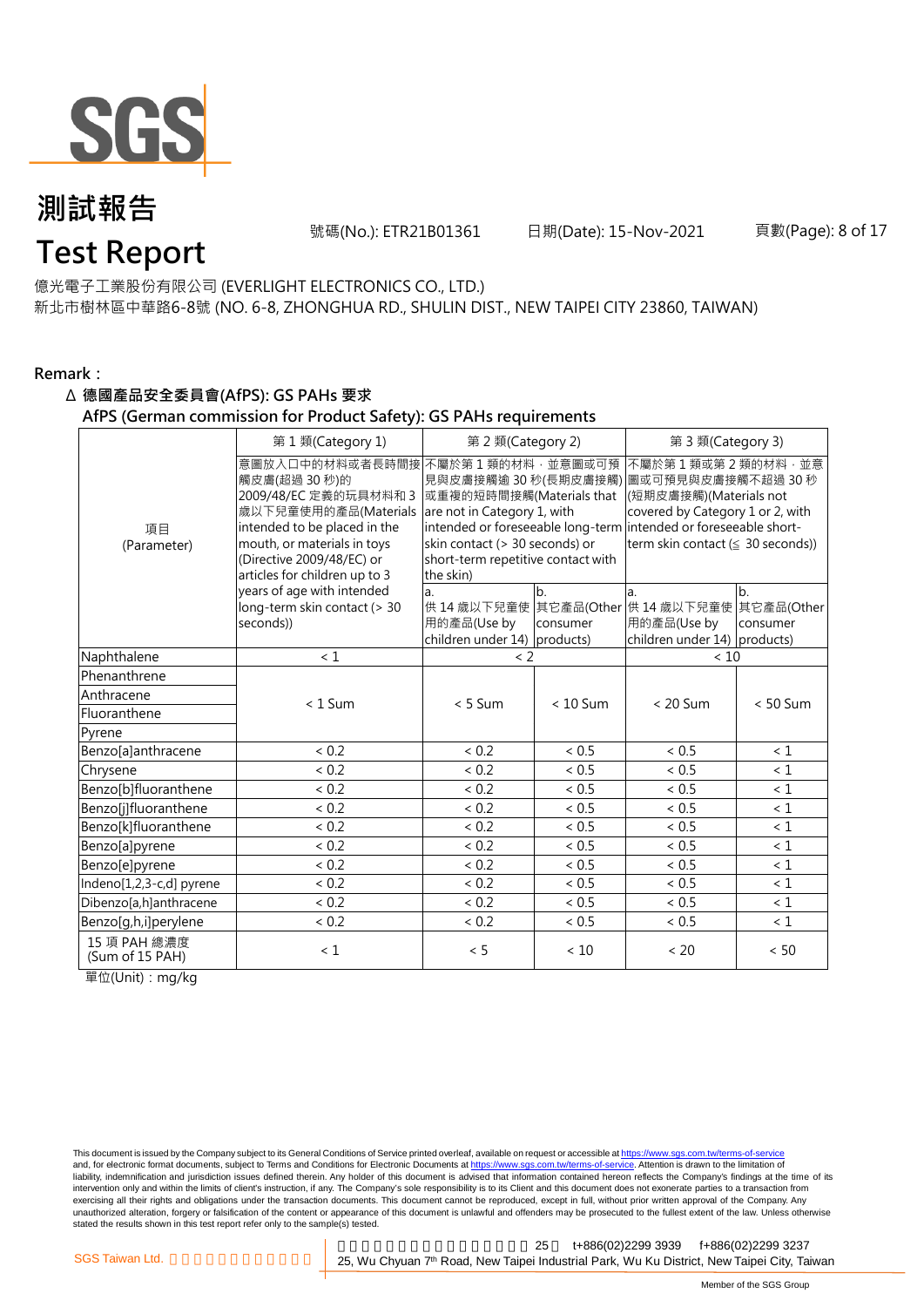

號碼(No.): ETR21B01361 日期(Date): 15-Nov-2021

億光電子工業股份有限公司 (EVERLIGHT ELECTRONICS CO., LTD.)

新北市樹林區中華路6-8號 (NO. 6-8, ZHONGHUA RD., SHULIN DIST., NEW TAIPEI CITY 23860, TAIWAN)

### **重金屬流程圖 / Analytical flow chart of Heavy Metal**

根據以下的流程圖之條件,樣品已完全溶解。 (六價鉻測試方法除外)

These samples were dissolved totally by pre-conditioning method according to below flow chart. ( $Cr^{6+}$  test method excluded)



This document is issued by the Company subject to its General Conditions of Service printed overleaf, available on request or accessible at https://www.sgs.com.tw/terms-of-service and, for electronic format documents, subject to Terms and Conditions for Electronic Documents at https://www.sgs.com.tw/terms-of-service. Attention is drawn to the limitation of liability, indemnification and jurisdiction issues defined therein. Any holder of this document is advised that information contained hereon reflects the Company's findings at the time of its intervention only and within the limits of client's instruction, if any. The Company's sole responsibility is to its Client and this document does not exonerate parties to a transaction from exercising all their rights and obligations under the transaction documents. This document cannot be reproduced, except in full, without prior written approval of the Company. Any<br>unauthorized alteration, forgery or falsif stated the results shown in this test report refer only to the sample(s) tested.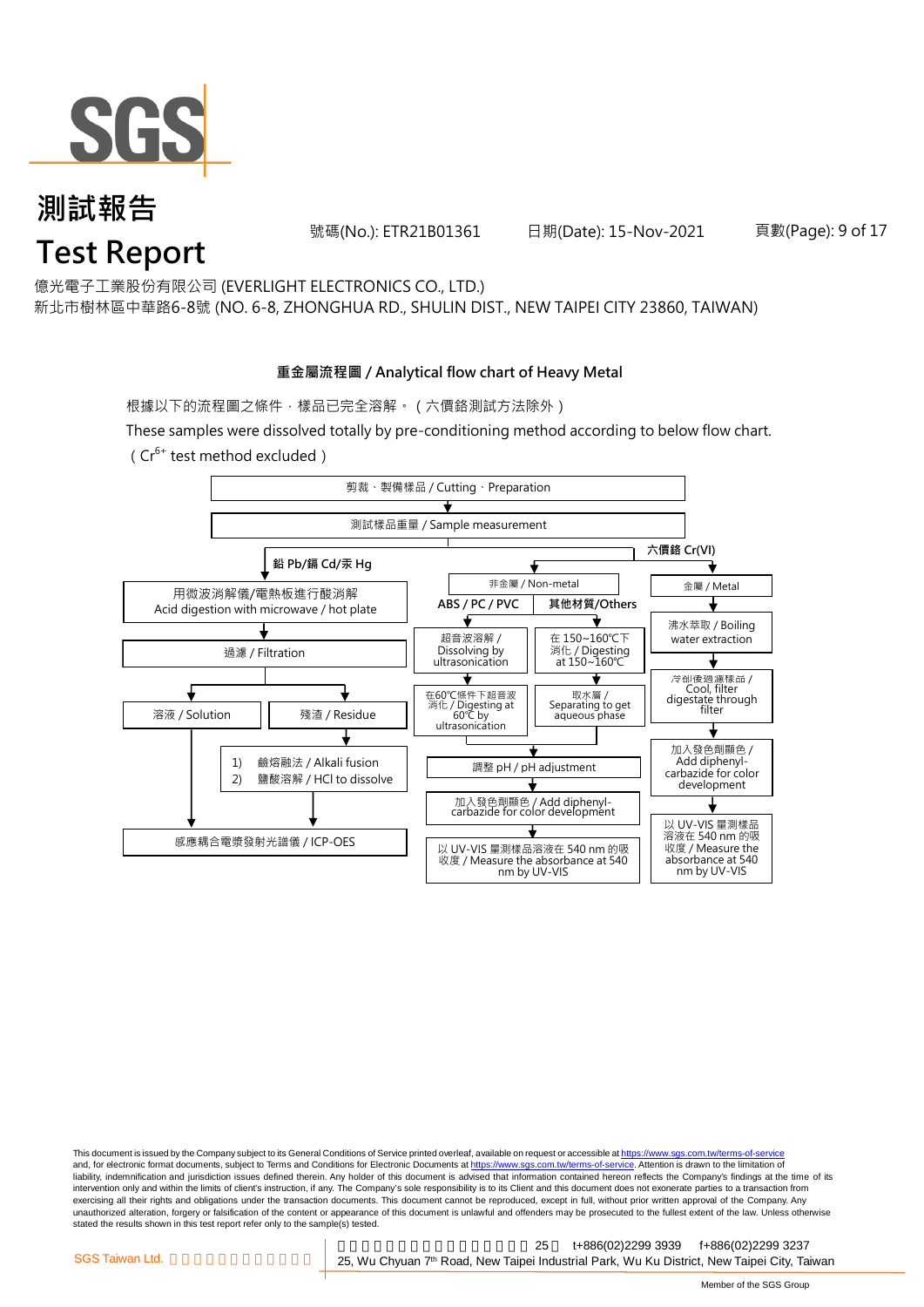

號碼(No.): ETR21B01361 日期(Date): 15-Nov-2021

頁數(Page): 10 of 17

億光電子工業股份有限公司 (EVERLIGHT ELECTRONICS CO., LTD.)

新北市樹林區中華路6-8號 (NO. 6-8, ZHONGHUA RD., SHULIN DIST., NEW TAIPEI CITY 23860, TAIWAN)

#### **多溴聯苯/多溴聯苯醚分析流程圖 / Analytical flow chart - PBBs/PBDEs**



This document is issued by the Company subject to its General Conditions of Service printed overleaf, available on request or accessible at https://www.sgs.com.tw/terms-of-service and, for electronic format documents, subject to Terms and Conditions for Electronic Documents at https://www.sgs.com.tw/terms-of-service. Attention is drawn to the limitation of liability, indemnification and jurisdiction issues defined therein. Any holder of this document is advised that information contained hereon reflects the Company's findings at the time of its intervention only and within the limits of client's instruction, if any. The Company's sole responsibility is to its Client and this document does not exonerate parties to a transaction from exercising all their rights and obligations under the transaction documents. This document cannot be reproduced, except in full, without prior written approval of the Company. Any<br>unauthorized alteration, forgery or falsif stated the results shown in this test report refer only to the sample(s) tested.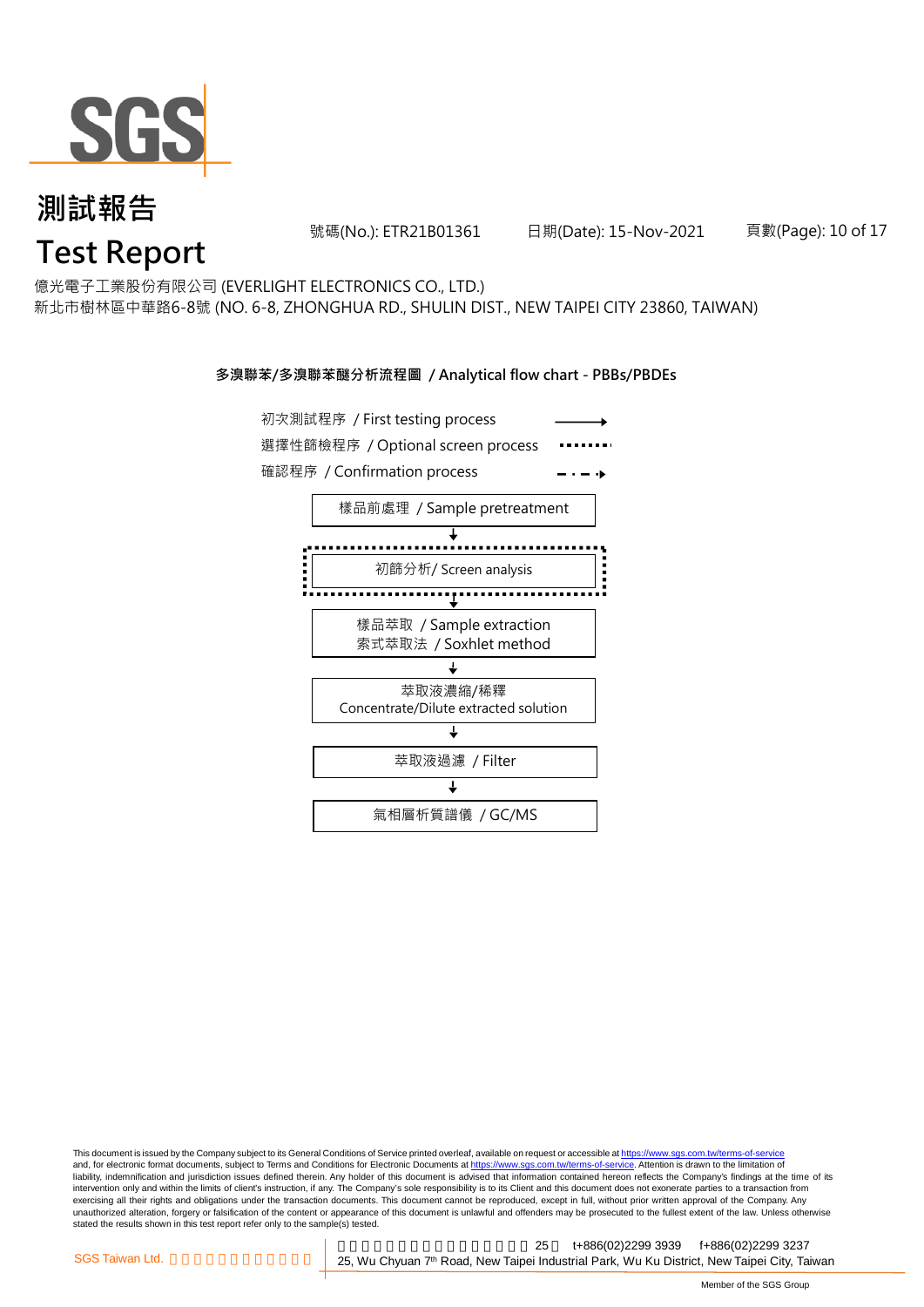

號碼(No.): ETR21B01361 日期(Date): 15-Nov-2021

頁數(Page): 11 of 17

億光電子工業股份有限公司 (EVERLIGHT ELECTRONICS CO., LTD.)

新北市樹林區中華路6-8號 (NO. 6-8, ZHONGHUA RD., SHULIN DIST., NEW TAIPEI CITY 23860, TAIWAN)

### **可塑劑分析流程圖 / Analytical flow chart - Phthalate**

**【測試方法/Test method: IEC 62321-8】**



This document is issued by the Company subject to its General Conditions of Service printed overleaf, available on request or accessible at <u>https://www.sgs.com.tw/terms-of-service</u><br>and, for electronic format documents, su liability, indemnification and jurisdiction issues defined therein. Any holder of this document is advised that information contained hereon reflects the Company's findings at the time of its intervention only and within the limits of client's instruction, if any. The Company's sole responsibility is to its Client and this document does not exonerate parties to a transaction from exercising all their rights and obligations under the transaction documents. This document cannot be reproduced, except in full, without prior written approval of the Company. Any<br>unauthorized alteration, forgery or falsif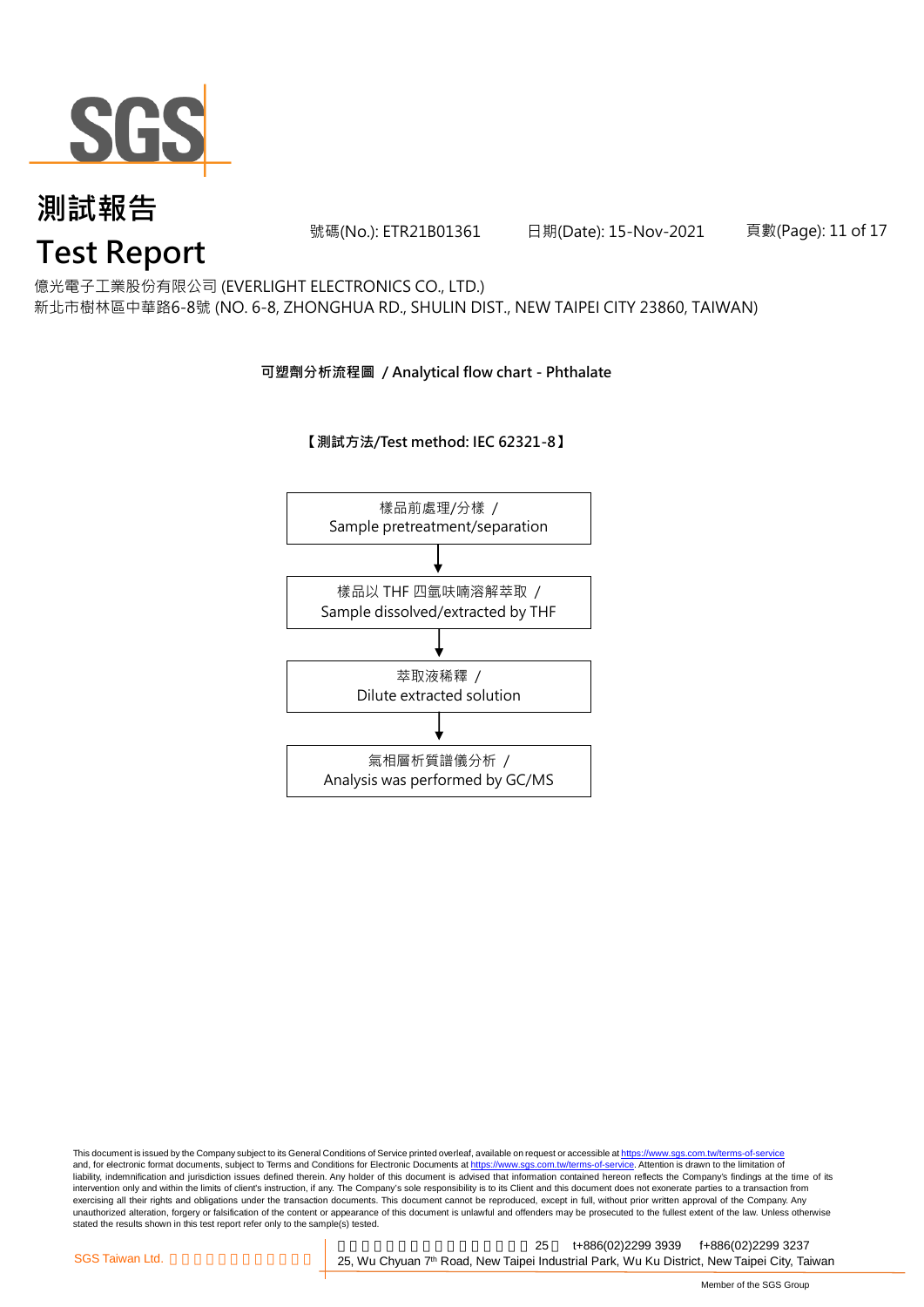

號碼(No.): ETR21B01361 日期(Date): 15-Nov-2021

頁數(Page): 12 of 17

億光電子工業股份有限公司 (EVERLIGHT ELECTRONICS CO., LTD.)

新北市樹林區中華路6-8號 (NO. 6-8, ZHONGHUA RD., SHULIN DIST., NEW TAIPEI CITY 23860, TAIWAN)

### **六溴環十二烷分析流程圖 / Analytical flow chart - HBCDD**



This document is issued by the Company subject to its General Conditions of Service printed overleaf, available on request or accessible at <u>https://www.sgs.com.tw/terms-of-service</u><br>and, for electronic format documents, su liability, indemnification and jurisdiction issues defined therein. Any holder of this document is advised that information contained hereon reflects the Company's findings at the time of its intervention only and within the limits of client's instruction, if any. The Company's sole responsibility is to its Client and this document does not exonerate parties to a transaction from exercising all their rights and obligations under the transaction documents. This document cannot be reproduced, except in full, without prior written approval of the Company. Any<br>unauthorized alteration, forgery or falsif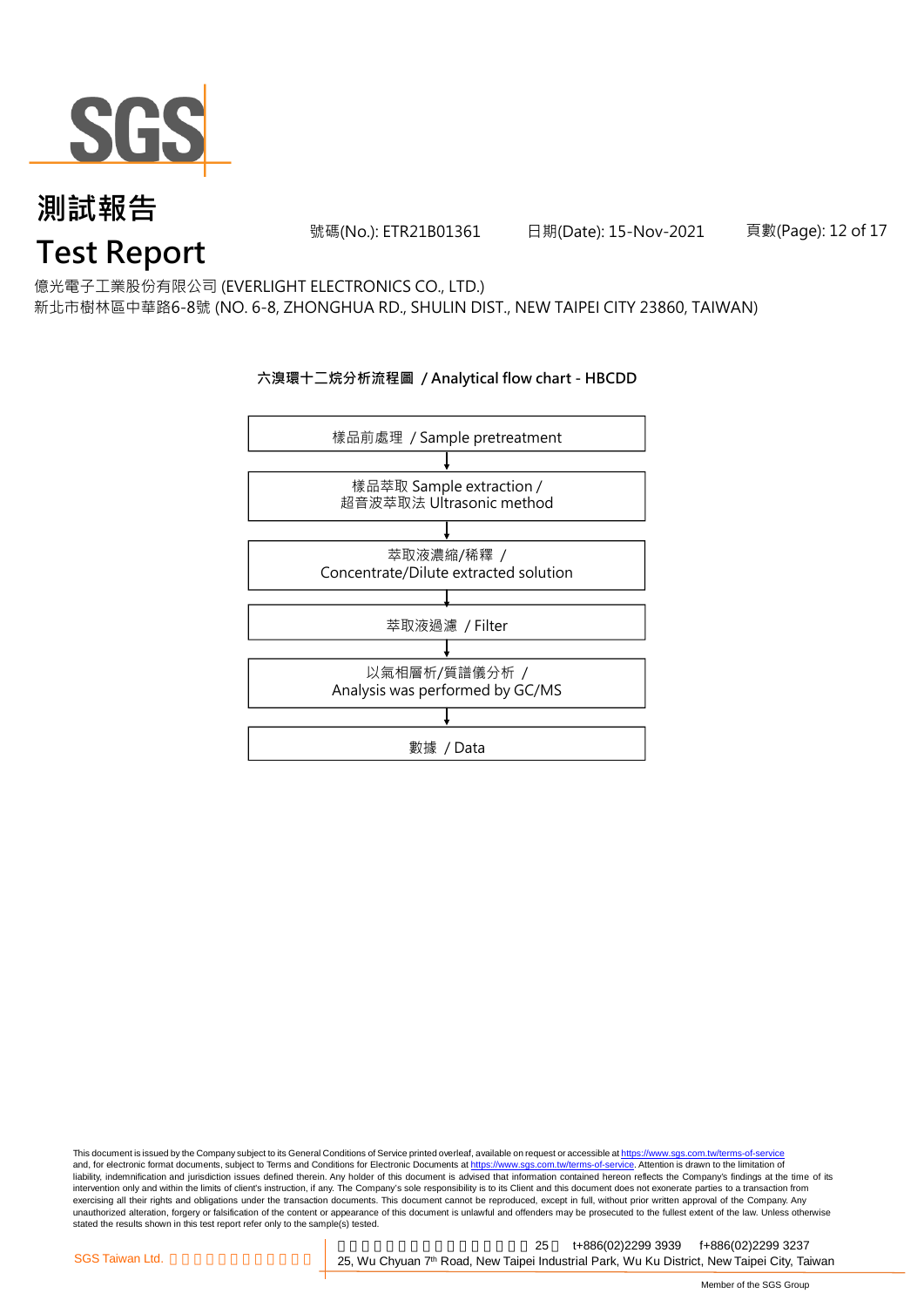

號碼(No.): ETR21B01361 日期(Date): 15-Nov-2021

頁數(Page): 13 of 17

億光電子工業股份有限公司 (EVERLIGHT ELECTRONICS CO., LTD.)

新北市樹林區中華路6-8號 (NO. 6-8, ZHONGHUA RD., SHULIN DIST., NEW TAIPEI CITY 23860, TAIWAN)

## 樣品前處理/分樣 / Sample pretreatment/separation 秤重及將樣品放入樣品槽中 / Weighting and putting sample in cell 燃燒彈/吸收 Oxygen bomb combustion / Absorption 離子層析儀分析 / Analysis was performed by IC 稀釋至固定體積 / Dilution to fixed volume

**鹵素分析流程圖 / Analytical flow chart - Halogen**

This document is issued by the Company subject to its General Conditions of Service printed overleaf, available on request or accessible at <u>https://www.sgs.com.tw/terms-of-service</u><br>and, for electronic format documents, su liability, indemnification and jurisdiction issues defined therein. Any holder of this document is advised that information contained hereon reflects the Company's findings at the time of its intervention only and within the limits of client's instruction, if any. The Company's sole responsibility is to its Client and this document does not exonerate parties to a transaction from exercising all their rights and obligations under the transaction documents. This document cannot be reproduced, except in full, without prior written approval of the Company. Any<br>unauthorized alteration, forgery or falsif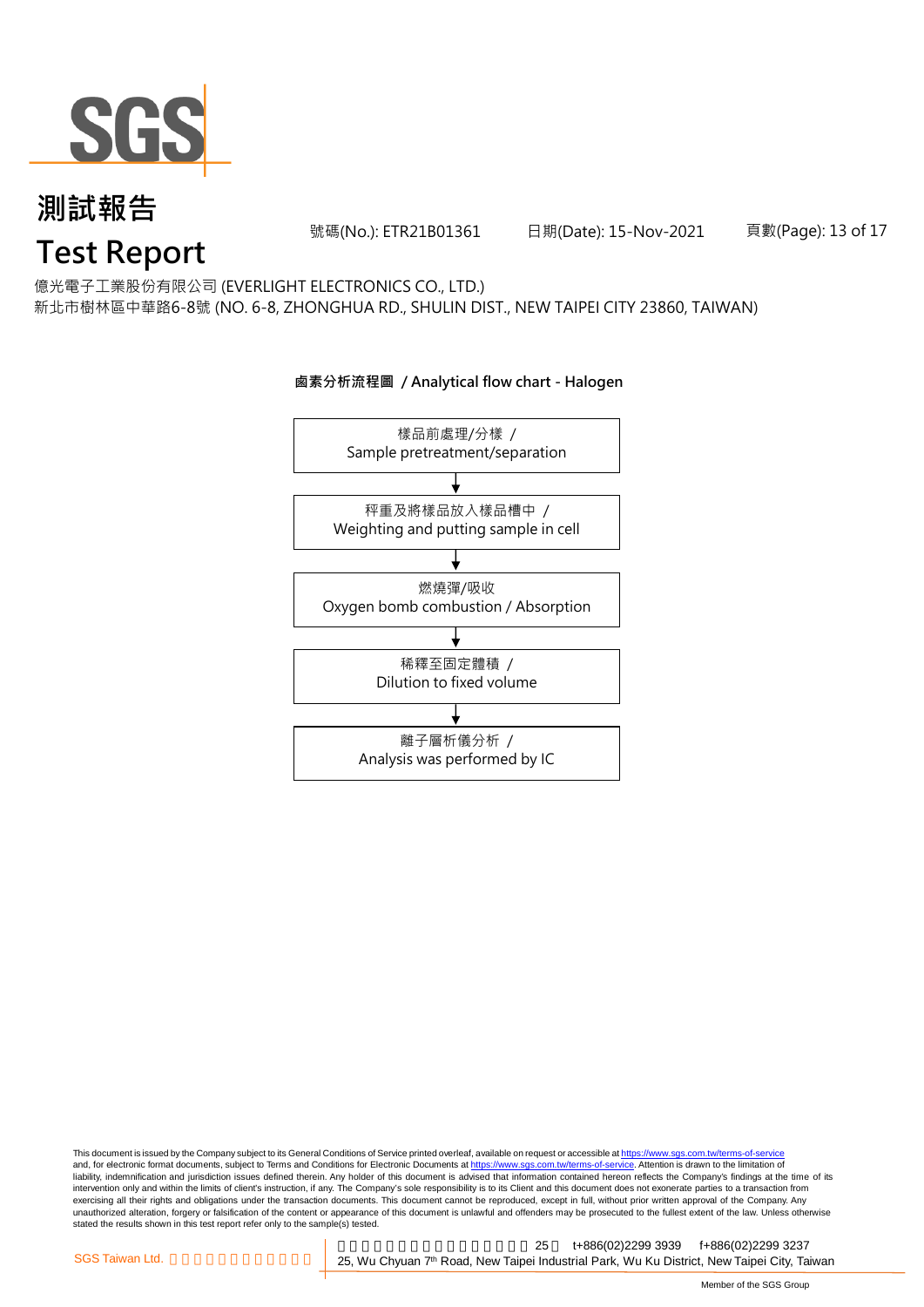

號碼(No.): ETR21B01361 日期(Date): 15-Nov-2021

頁數(Page): 14 of 17

億光電子工業股份有限公司 (EVERLIGHT ELECTRONICS CO., LTD.)

新北市樹林區中華路6-8號 (NO. 6-8, ZHONGHUA RD., SHULIN DIST., NEW TAIPEI CITY 23860, TAIWAN)

### **全氟化合物(包含全氟辛酸/全氟辛烷磺酸/其相關化合物等等)分析流程圖 / Analytical flow chart – PFAS (including PFOA/PFOS/its related compound, etc.)**



This document is issued by the Company subject to its General Conditions of Service printed overleaf, available on request or accessible at https://www.sgs.com.tw/terms-of-service and, for electronic format documents, subject to Terms and Conditions for Electronic Documents at https://www.sgs.com.tw/terms-of-service. Attention is drawn to the limitation of liability, indemnification and jurisdiction issues defined therein. Any holder of this document is advised that information contained hereon reflects the Company's findings at the time of its intervention only and within the limits of client's instruction, if any. The Company's sole responsibility is to its Client and this document does not exonerate parties to a transaction from exercising all their rights and obligations under the transaction documents. This document cannot be reproduced, except in full, without prior written approval of the Company. Any<br>unauthorized alteration, forgery or falsif stated the results shown in this test report refer only to the sample(s) tested.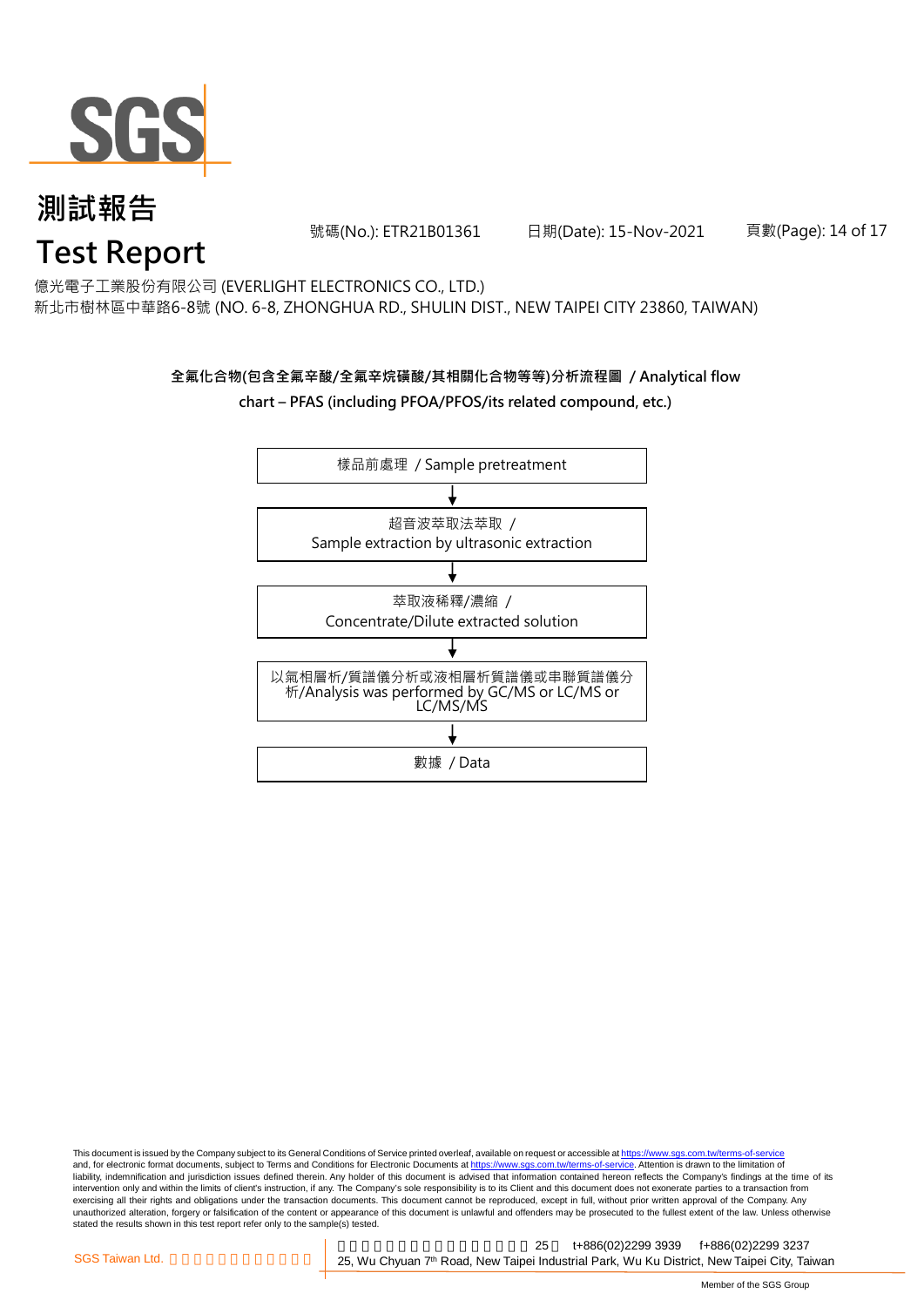

號碼(No.): ETR21B01361 日期(Date): 15-Nov-2021

頁數(Page): 15 of 17

億光電子工業股份有限公司 (EVERLIGHT ELECTRONICS CO., LTD.)

新北市樹林區中華路6-8號 (NO. 6-8, ZHONGHUA RD., SHULIN DIST., NEW TAIPEI CITY 23860, TAIWAN)



This document is issued by the Company subject to its General Conditions of Service printed overleaf, available on request or accessible at <u>https://www.sgs.com.tw/terms-of-service</u><br>and, for electronic format documents, su liability, indemnification and jurisdiction issues defined therein. Any holder of this document is advised that information contained hereon reflects the Company's findings at the time of its intervention only and within the limits of client's instruction, if any. The Company's sole responsibility is to its Client and this document does not exonerate parties to a transaction from exercising all their rights and obligations under the transaction documents. This document cannot be reproduced, except in full, without prior written approval of the Company. Any<br>unauthorized alteration, forgery or falsif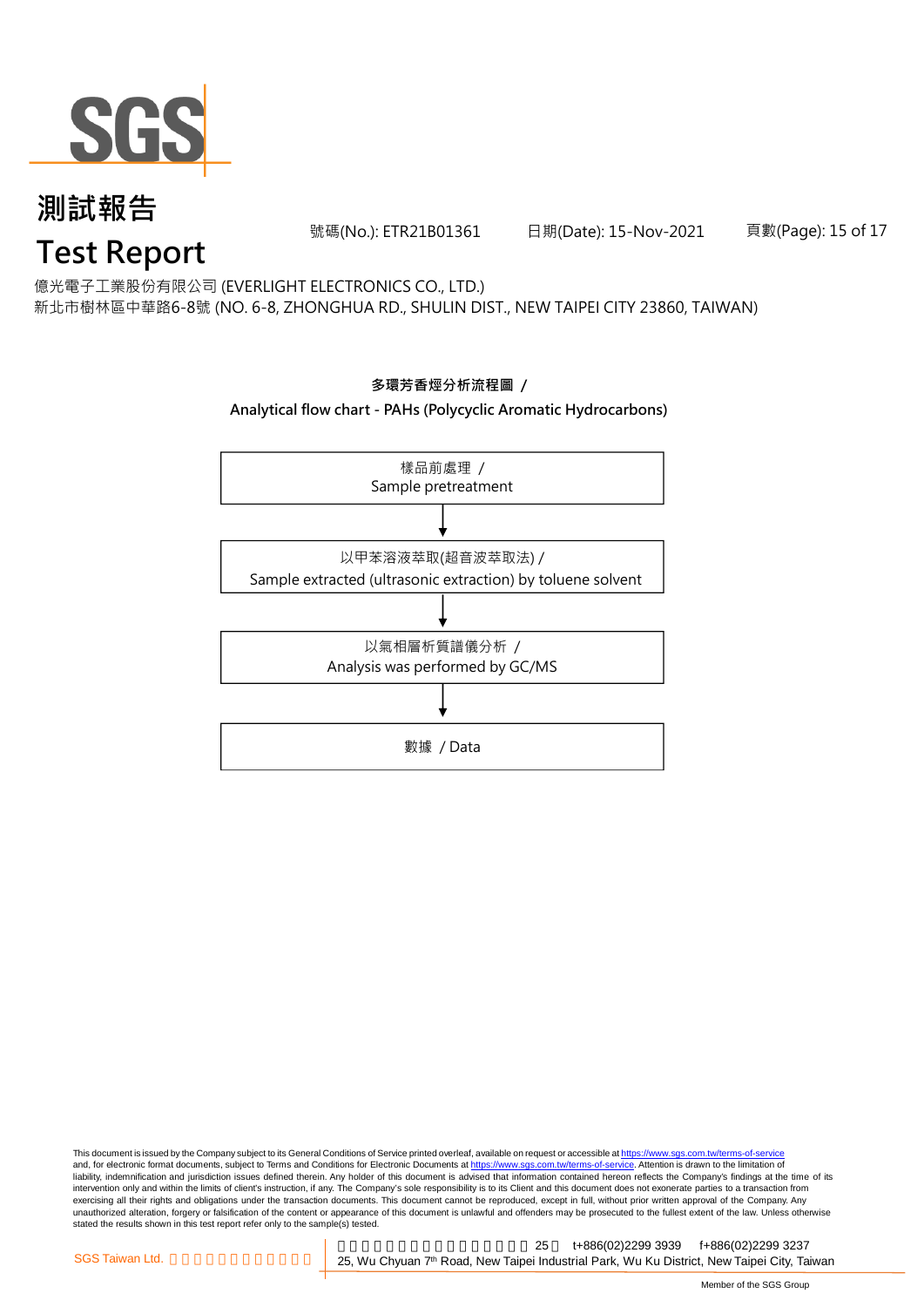

號碼(No.): ETR21B01361 日期(Date): 15-Nov-2021

頁數(Page): 16 of 17

億光電子工業股份有限公司 (EVERLIGHT ELECTRONICS CO., LTD.)

新北市樹林區中華路6-8號 (NO. 6-8, ZHONGHUA RD., SHULIN DIST., NEW TAIPEI CITY 23860, TAIWAN)

### **元素(含重金屬)分析流程圖 / Analytical flow chart of Elements (Heavy metal included)**

根據以下的流程圖之條件,樣品已完全溶解。

These samples were dissolved totally by pre-conditioning method according to below flow chart.

【參考方法/Reference method:US EPA 3051A、US EPA 3052】



\* US EPA 3051A 方法未添加氫氟酸 / US EPA 3051A method does not add HF.

This document is issued by the Company subject to its General Conditions of Service printed overleaf, available on request or accessible at https://www.sgs.com.tw/terms-of-service and, for electronic format documents, subject to Terms and Conditions for Electronic Documents at https://www.sgs.com.tw/terms-of-service. Attention is drawn to the limitation of liability, indemnification and jurisdiction issues defined therein. Any holder of this document is advised that information contained hereon reflects the Company's findings at the time of its intervention only and within the limits of client's instruction, if any. The Company's sole responsibility is to its Client and this document does not exonerate parties to a transaction from exercising all their rights and obligations under the transaction documents. This document cannot be reproduced, except in full, without prior written approval of the Company. Any<br>unauthorized alteration, forgery or falsif stated the results shown in this test report refer only to the sample(s) tested.